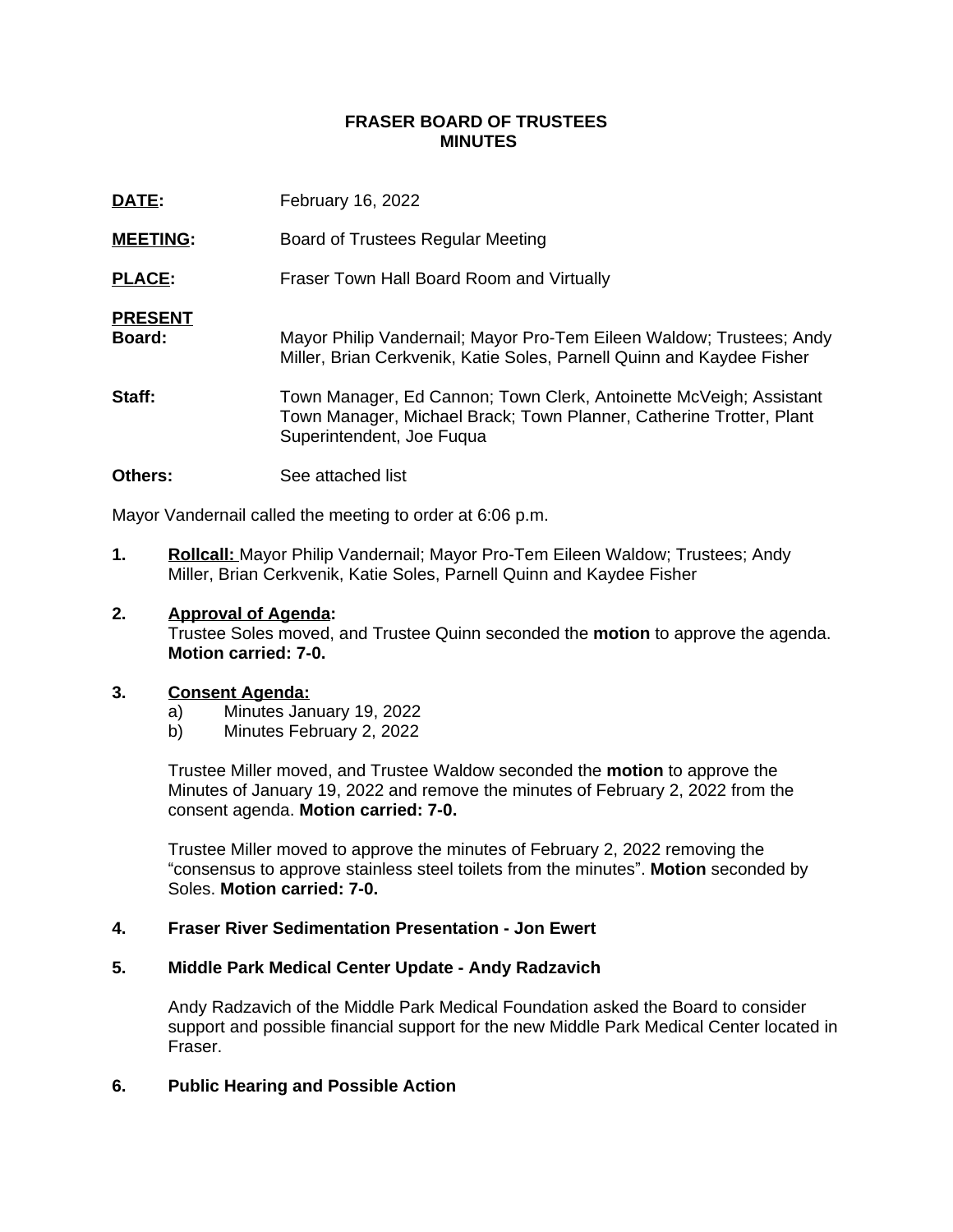a) Waldron Minor Subdivision and Conditional Use Permit

Town Planner Trotter notified the Board that the required public hearing notice was not received by all adjacent property owners and therefore recommends continuing the public hearing to April 6, 2022.

Trustee Soles moved, and Trustee Quinn seconded the **motion** to continue the public hearing Waldron Minor Subdivision and Conditional Use Permit to April 6, 2022. **Motion carried: 7-0.**

# **7. Discussion and Possible Action:**

a. Ordinance 486 Regarding Criminal Penalty

Police Chief, Glen Trainer presented to the Board.

Trustee Quinn moved, and Trustee Waldow seconded the **motion** to approve Ordinance 486 Regarding Criminal Penalty. **Motion carried: 7-0.**

b) Winter Park/Fraser Sustainable Communities - Katie Soles

This will be presented at a future meeting.

# **8**. **Open Forum:**

a)

## **9. Updates**

a) Trustee Quinn, requested an update from CDOT at a future meeting.

## **10. Executive Session:**

For the purpose of determining positions relative to matters that may be subject to negotiations, developing strategy for negotiations, and/or instructing negotiators, under C.R.S. Section 24-6-402(4)(e). Regarding negotiations. Including Special Attorney Gene Riordan, Town Manager Ed Cannon, Town Clerk Antoinette McVeigh, Town Planner Catherine Trotter, Assistant Town Manager Michael Brack, Plant Superintendent Joe Fuqua

Trustee Miller moved, and Trustee Soles seconded the **motion** to open the Executive Session at p.m.7:00 p.m. **Motion carried: 7-0.**

Trustee Miller moved, and Trustee Cerkvenik seconded the **motion** to close the Executive Session at 7:30 p.m. **Motion carried: 7-0.**

Attorney's Opinion Required by C.R.S. 24-6-402(2)(d.5)(II)(B). As the attorney representing the Town of Fraser, I am of the opinion that the entire executive session, which was not recorded, constituted a privileged attorney-client communication.

\_\_\_\_\_\_\_\_\_\_\_\_\_\_\_\_\_\_\_\_\_\_\_\_\_\_\_\_\_\_\_

Special Attorney, Gene Riordan